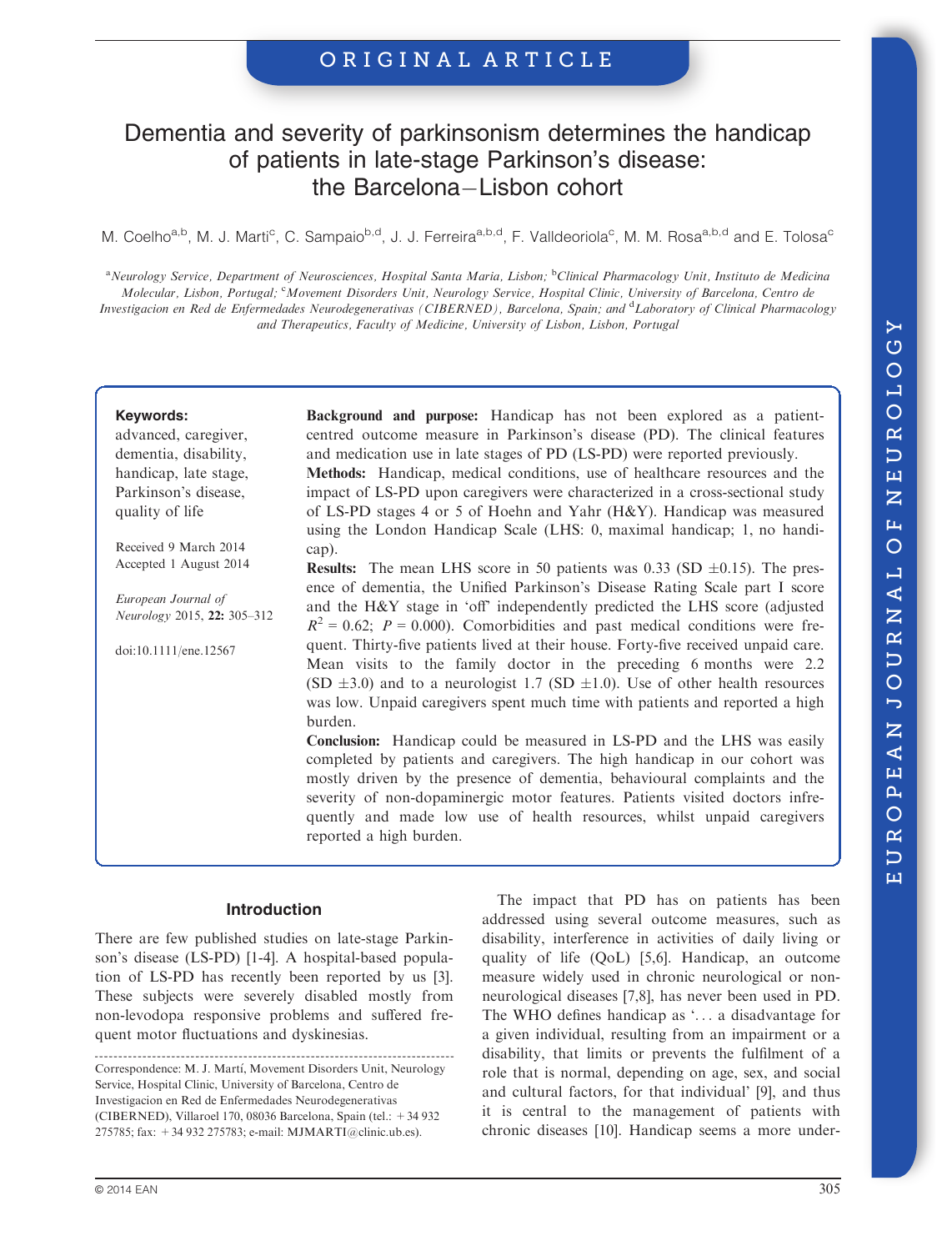standable concept to patients than QoL and a more meaningful measure of the impact of disease in the health status (HS) of an individual patient. The London Handicap Scale (LHS) is one of the most frequently used instruments to measure handicap [8,11,12] but has never previously been used in PD. It has proven good validity, reliability, sensitivity to change and transcultural validation [11–14].

The results concerning handicap caused by very advanced PD are reported. In addition, the presence of comorbidities and past medical conditions, health resources use and the impact of disease on caregivers are described.

# Patients and methods

# **Objectives**

The primary objective was to quantify the handicap of a hospital-based population of LS-PD patients and to identify its determinants. Secondary objectives were to determine comorbidities and past medical conditions, quantify the use of health resources and assess the impact of disease upon the caregivers.

## Study participants

The study participants were Parkinson's disease patients attending the movement disorders outpatient clinics of two university hospitals, one in Barcelona, Spain (Hospital Clínic Universitari), and the other in Lisbon, Portugal (Hospital Santa Maria). PD was diagnosed according to the UK Parkinson's Disease Society Brain Bank Criteria [15]. Patients in stage 4 or 5 of Hoehn and Yahr (H&Y) in 'on' were included (stage 4, patients with severe disability but still able to walk or stand unassisted; stage 5, wheelchair bound or bedridden unless aided) [16]. Patients' informal caregivers (unpaid caregivers) were interviewed. The study was approved by the local ethics committees and written informed consent was obtained.

# Study design

This was a cross-sectional study in subjects consecutively recruited during a 24-month period.

## Participants' evaluation

# Patients

Data on demographics, clinical manifestations and disease management, comorbidities and past medical conditions, and usage of healthcare resources were obtained using a structured questionnaire (interviewing the patients and caregivers), a physical examination form and review of medical charts when needed. Details of other assessments performed in this same group of patients have been reported previously [3]. Briefly, patients were evaluated using the Unified Parkinson's Disease Rating Scale (UPDRS) and the Schwab and England (S&E) scale [17], and a structured questionnaire adapted from Witjas et al. [18] to assess non-motor symptoms in three domains: behavioural and cognition; dysautonomia; and other (sleep, fatigue, pain, paresthesias, anorexia and drooling). Dementia and depression were diagnosed according to the DSM-IV definitions [19] and rated using the Mini-Mental State Examination [20] and the Beck Depression Inventory [21], respectively.

Handicap was assessed using the LHS [11,12]. This scale was developed to determine the effect of chronic disease on a person's functional ability [8,11–14]. It takes around 10 min to be completed and consists of a self-completed questionnaire, although the descriptions of questions are objective enough for completion by a proxy. The questionnaire has six questions, one for each domain of handicap (mobility, physical independence, occupation, social integration, orientation and economic self-sufficiency), and each question contains six sentences hierarchically describing the degree of handicap; for each question, the patient must choose the most suitable sentence. Each sentence is assigned a scale weight. The questionnaire comprises a matrix of scale weights which when combined give a total score for handicap, to which a constant value of 0.456 is added; the final score ranges from 0 (maximal handicap) to 1 (no handicap).

## Caregivers

Informal caregivers were asked to rate the impact of PD on their life (0, no impact; 4, maximal impact) [18] and the time per week they spent caregiving. The time allocated to caregiving was calculated by multiplying number of hours per day by the number of days per week.

# Statistical analysis

The software program SPSS 14.0 (SPSS, Chicago, IL, USA) was used. A descriptive analysis was performed of demographic data, of motor symptoms according to UPDRS and a structured questionnaire and nonmotor symptoms according to a structured questionnaire adapted from Witjas et al., of the impact of symptoms on perceived HS (impact on perceived HS rated by patients: 0, no impact; 4, extreme impact) [3], of medication use, of associated medical conditions, of patients' residency ('own home', 'relatives home' or 'nursing home') and use of health resources,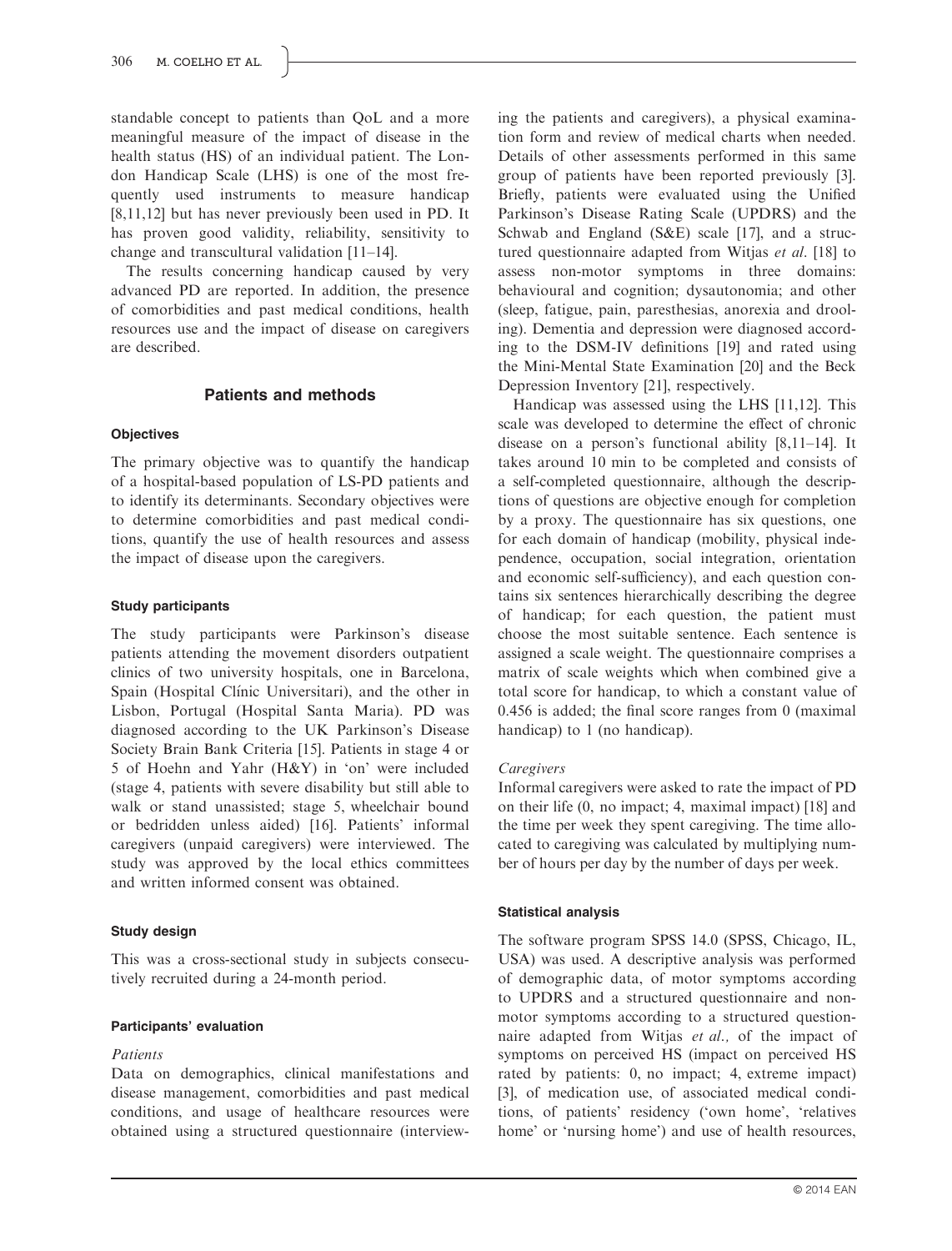and of caregiver burden according to time allocated to caregiving and the impact of PD on caregivers' life. A descriptive analysis of the LHS total score and subscores was performed.

A comparison of cohorts from Lisbon and Barcelona was done. The independent samples  $t$  test and Mann–Whitney U test were used for comparison of continuous variables, and the Pearson chi-squared test and Fisher's exact test for differences in proportions. Univariable analysis was performed, and variables associated with the LHS score at a significance level of  $P \leq 0.1$  were entered in a multiple linear regression analysis using the LHS total score as dependent variable. Two-tailed  $P$  values <0.05 were considered significant.

## **Results**

#### **Patients**

Fifty patients were studied. Results on demographics, clinical manifestations and medication use have been reported previously [3] and are shown in Tables 1 and 2.

Table 1 Demographics and medication use in late-stage PD patients

| Characteristic                                            | PD patients ( $n = 50$ ) |  |  |
|-----------------------------------------------------------|--------------------------|--|--|
| Female, $n$ $(\%)$                                        | 27 (54)                  |  |  |
| Patients from Barcelona, $n$ (%)                          | 28 (56)                  |  |  |
| Patients from Lisbon, $n$ (%)                             | 22 (44)                  |  |  |
| Age (years), mean (SD)                                    | 74.1 (7.0)               |  |  |
| Duration of disease (years), mean (SD)                    | 17.94(6.3)               |  |  |
| Hoehn & Yahr stage <sup>a</sup> , $n$ (%)                 |                          |  |  |
| 4                                                         | 30(60)                   |  |  |
| 5                                                         | 20(40)                   |  |  |
| Levodopa, $n\left(\frac{0}{0}\right)$                     | 49 (98)                  |  |  |
| Monotherapy                                               | 18 (36)                  |  |  |
| In combination                                            | 31(62)                   |  |  |
| Daily dose of levodopa (mg), mean (SD)                    | 785 (318)                |  |  |
| Range of daily dose of levodopa (mg)                      | 250-1900                 |  |  |
| Agonists, $n$ $(\frac{9}{0})$                             | 25(50)                   |  |  |
| Amantadine, $n$ (%)                                       | 9(18)                    |  |  |
| Entacapone, $n$ (%)                                       | 6(12)                    |  |  |
| Selegiline, $n$ $(\frac{9}{6})$                           | 5(10)                    |  |  |
| Anticholinergics, $n$ (%)                                 | 1(2)                     |  |  |
| Brain surgery for PD, $n$ (%)                             | 4(8)                     |  |  |
| Neuroleptics, $n$ (%)                                     | 25(50)                   |  |  |
| Clozapine, $n$ (%); daily dose (mg),<br>mean $(SD)$       | 19(38); 56.5(71.0)       |  |  |
| Quetiapine, $n$ $(\% )$ ; daily dose (mg),<br>mean $(SD)$ | 5(10); 125(90.1)         |  |  |
| Other, $n \left(\frac{0}{0}\right)$                       | 1(2)                     |  |  |
| Benzodiazepines, $n$ (%)                                  | 22(44)                   |  |  |
| Antidepressants, $n$ (%)                                  | 14(28)                   |  |  |
| Rivastigmine, $n$ (%)                                     | 2(4)                     |  |  |
| Non-neurological medication, $n$ (%)                      | 32(64)                   |  |  |

PD, Parkinson's disease.

a Scored during 'on' period.

Table 2 Clinical manifestations in late-stage PD patients

|                                                     | PD patients    |
|-----------------------------------------------------|----------------|
| Clinical manifestation                              | $(n = 50)$     |
| UPDRS motor 'on', mean (SD) <sup>a, b</sup>         |                |
| UPDRS ADL, mean (SD) <sup>b</sup>                   | 49.18 (13.0)   |
| 'On'                                                | 28.2 (6.3)     |
| 'Off                                                | 29.6 (5.8)     |
| S&E, mean $(SD)^c$                                  |                |
| 'On'                                                | 31.0 (15.7)    |
| 'Off                                                | 23.2 (14.2)    |
| Asymmetric disease, $n$ (%)                         | 16 (32)        |
| UPDRS limb bradykinesia items, median <sup>b</sup>  | 3              |
| Limb rigidity, $n$ (%)                              | 32 (64)        |
| Rest tremor, $n$ (%)                                | 8 (16)         |
| Postural tremor, $n$ (%)                            | 25 (50)        |
| Postural instability, $n$ (%)                       | 50 (100)       |
| Freezing, n (%)                                     | 31 (62)        |
| Falls, $n$ (%)                                      | 25(50)         |
| UPDRS speech, median <sup>b</sup>                   | 3              |
| UPDRS swallowing, median <sup>b</sup>               | $\overline{2}$ |
| L-dopa-induced motor complications, $n$ (%)         | 39 (78)        |
| Wearing-off, $n$ (%)                                | 39 (78)        |
| 'Off' duration >75% of the day, $n$ (%)             | 7(14)          |
| Dyskinesia, $n$ (%)                                 | 31 (62)        |
| Troublesome dyskinesias, $n$ (%)                    | 13 (26)        |
| $L$ -dopa-induced non-motor fluctuations, $n$       | 33 (66)        |
| $(\%)$                                              |                |
| Cognition, mood and behaviour, $n$ (%)              | 50 (100)       |
| Visual hallucinations, $n$ (%)                      | 22 (44)        |
| Delusion, $n$ (%)                                   | 16(32)         |
| Dementia (DSM-IV), $n$ (%)                          | 25(50)         |
| MMSE, mean (SD)                                     | 17.7(8.1)      |
| Anxiety, $n$ (%)                                    | 25 (50)        |
| Irritability, $n$ (%)                               | 20(40)         |
| Aggressive behaviour, $n$ (%)                       | 8 (16)         |
| Depression (DSM-IV), $n$ (%)                        | 31 (62)        |
| BDI, mean (SD)                                      | 16.8(5.29)     |
| Symptoms suggestive of apathy, $n$ (%)              | 28 (56)        |
| UPDRS part I, mean $(SD)^b$                         | 6.4(3.9)       |
| Dysautonomic complications, $n$ (%)                 | 48 (96)        |
| Orthostatic hypotension <sup>d</sup> , $n$ (%)      | 3(6)           |
| Orthostatism <sup>e</sup> (item 42 of UPDRS), n (%) | 13 (26)        |
| Syncope, $n$ (%)                                    | 4(8)           |
| Constipation, $n$ (%)                               | 41 (82)        |
| Urinary dysfunction (incontinence,                  | 32 (64)        |
| urgency or retention), $n$ (%)                      |                |
| Hyperhidrosis, $n$ (%)                              | 18 (36)        |
| Sweats, $n\left(\frac{0}{0}\right)$                 | 18 (36)        |
| Dyspnoea, $n\binom{0}{0}$                           | 7(14)          |
| Night sleep problems, $n$ (%)                       | 30 (60)        |
| Diurnal somnolence, $n$ (%)                         | 18 (36)        |
| Pain, $n$ $(\%)$                                    | 12 (24)        |
| Drooling, $n$ $(\%)$                                | 35 (70)        |

PD, Parkinson's disease; UPDRS, Unified Parkinson's Disease Rating Scale; ADL, activities of daily living; S&E, Schwab and England scale; MMSE, Mini-Mental State Examination; BDI, Beck Depression Inventory.

<sup>a</sup>Scored during 'on' period; <sup>b</sup>higher numbers indicate a greater severity of impairment; 'higher numbers indicate more independence in the activities of daily living; <sup>d</sup>it was possible to measure arterial blood pressure in 18 patients; <sup>e</sup>item 42 of UPDRS was completed by all patients.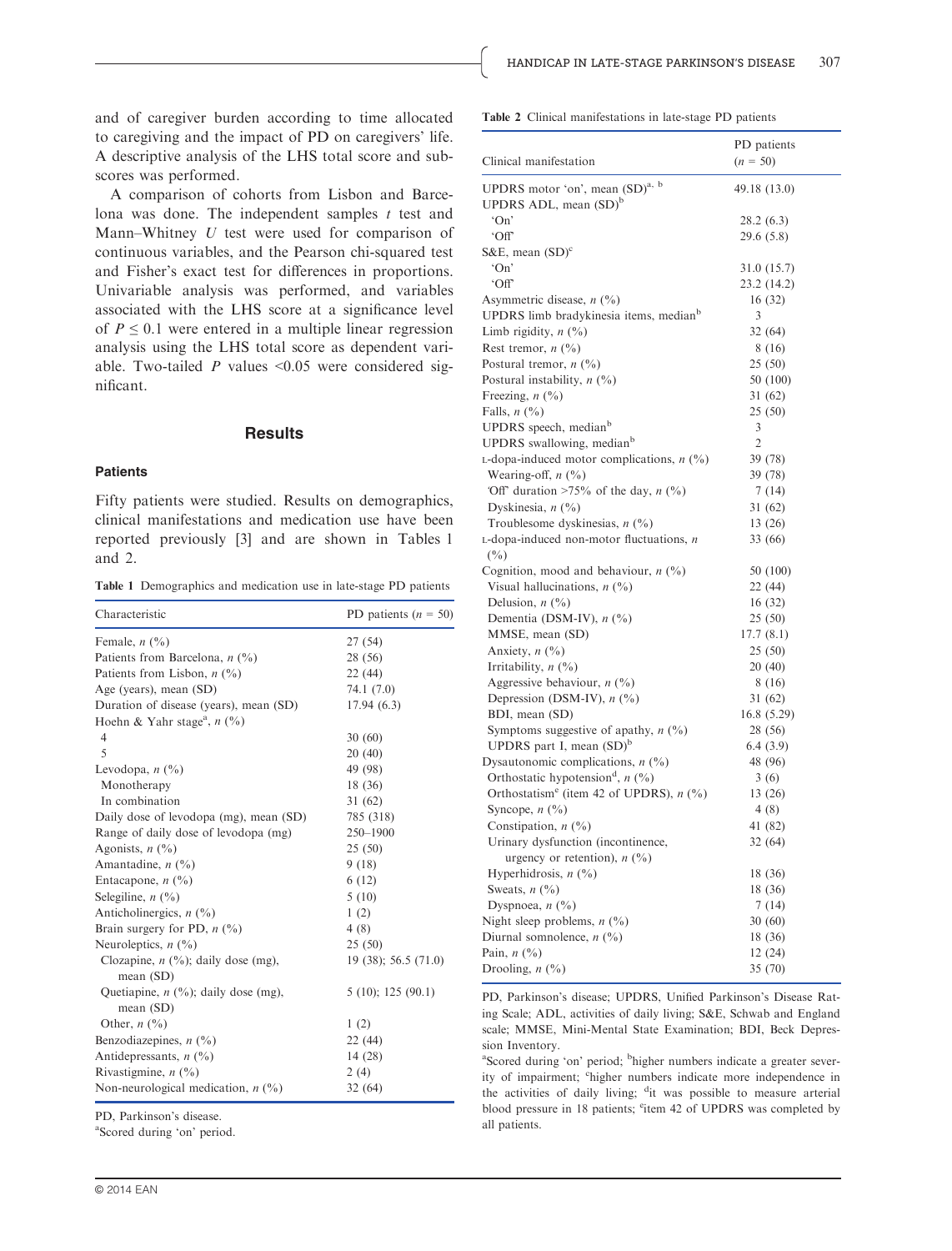Table 3 Total and sub-scores in the six domains of the London Handicap Scale in late-stage PD patients

|                                                                                                                                                          | Total                                       | Mobility                                                        | Physical<br>independence                                         | Occupation                                                      | Social<br>integration                                     | Orientation                                                  | Economic<br>self-sufficiency                              |
|----------------------------------------------------------------------------------------------------------------------------------------------------------|---------------------------------------------|-----------------------------------------------------------------|------------------------------------------------------------------|-----------------------------------------------------------------|-----------------------------------------------------------|--------------------------------------------------------------|-----------------------------------------------------------|
| Mean $(SD)$<br>Median<br>Minimum/maximum<br>Minimum/maximum<br>possible values for<br>total score <sup>a</sup> and each<br>domain sub-score <sup>b</sup> | 0.338(0.155)<br>0.325<br>0.044/0.628<br>0/1 | $-0.042(0.044)$<br>$-0.036$<br>$-0.108/0.038$<br>$-0.108/0.071$ | $-0.057(0.003)$<br>$-0.057$<br>$-0.061/-0.053$<br>$-0.061/0.102$ | $-0.047(0.051)$<br>$-0.035$<br>$-0.350/0.099$<br>$-0.060/0.099$ | 0.007(0.031)<br>0.007<br>$-0.041/0.063$<br>$-0.041/0.063$ | 0.004(0.074)<br>$-0.008$<br>$-0.075/0.109$<br>$-0.075/0.109$ | 0.013(0.062)<br>0.033<br>$-0.111/0.100$<br>$-0.111/0.100$ |

PD, Parkinson's disease.

<sup>a</sup>In the London Handicap Scale total score, 0 indicates total disability and 1 indicates normal function; <sup>b</sup>in the London Handicap Scale subscores of the six domains, the minimum value indicates most severe disadvantage and the maximum value indicates no disadvantage.

#### Handicap

London Handicap Scale values followed a Gaussian distribution with a mean LHS total score of 0.338 (SD  $\pm 0.155$ ) (Table 3). The most affected domain was orientation.

In simple linear regression analysis, the following variables were significantly correlated with the total LHS score: dementia (DSM-IV)  $(P < 0.001)$ ; depression (DSM-IV) ( $P < 0.05$ ); unsteadiness causing severe or extreme impact on patients' perceived HS  $(P < 0.05)$ ; falls causing severe or extreme impact on patients' perceived HS  $(P < 0.05)$ ; hallucinations  $(P < 0.05)$ ; H&Y in 'on'  $(P < 0.01)$ ; H&Y in 'off'  $(P < 0.005)$ ; patients' residency  $(P < 0.05)$ ; UPDRS part I score  $(P < 0.01)$ ; UPDRS part II score in 'on'  $(P < 0.01)$  and 'off'  $(P < 0.05)$ ; S&E score in 'on'  $(P < 0.001)$  and 'off'  $(P < 0.01)$ ; and wearing-off  $(P < 0.05)$ . Dementia (DSM-IV) was not correlated with UPDRS part I.

In multiple linear regression analysis using the backwards method, the independent variables that still remained significant were dementia (DSM-IV), UP-DRS part I score, H&Y stage in 'off', S&E score in 'on', wearing-off, and falls. The variables that best predicted the total score of LHS in the final model were presence of dementia (DSM-IV)  $(r = -0.66;$  $P < 0.000$ ), UPDRS part I score  $(r = -0.57)$ ;  $P < 0.000$ ) and H&Y stage in 'off'  $(r = -0.47;$  $P = 0.001$ ) (Table 4). This model explained 62% of the variance in the total score of LHS ( $P = 0.000$ ). The Durbin–Watson test and collinearity statistics showed lack of correlation and multicollinearity between the independent variables.

#### Comorbidities and past medical conditions

Thirty-seven patients (74%) had comorbidities whilst 27 (54%) reported past medical conditions (Table 5). No significant differences in the mean total score of LHS were found between patients with and without past or concomitant medical diseases or those with more than two past or concomitant medical diseases.

#### Use of health resources

Most patients lived in their home and the majority had an informal caregiver. Patients seldom visited doctors, as the number of visits included those to get prescriptions only, and the use of other health resources was low (Table 6).

#### **Caregivers**

Mean time per week spent in informal caregiving was 5 days (SD  $\pm$ 2.57), this meaning 5 days  $\times$  24 h/week. Informal caregivers rated the impact of PD in their

| Independent variables               | Unstandardized<br>beta | Standardized<br>beta | <b>SE</b> | 95% CI           | $\boldsymbol{P}$ | Dependent<br>variable | $\overline{R}$ | $R^2$ | Adjusted<br>$R^2$ | $\boldsymbol{P}$ |
|-------------------------------------|------------------------|----------------------|-----------|------------------|------------------|-----------------------|----------------|-------|-------------------|------------------|
| Presence of dementia<br>(DSM-IV)    | $-0.125$               | $-0.408$             | 0.037     | $-0.200; -0.051$ | 0.02             | Total score<br>in     | 0.8            | 0.65  | 0.62              | 0.000            |
| Score in UPDRS part<br>1            | $-0.015$               | $-0.368$             | 0.005     | $-0.024; -0.005$ | 0.03             | London<br>Handicap    |                |       |                   |                  |
| Hoehn & Yahr<br>staging<br>in 'off' | $-0.115$               | $-0.361$             | 0.034     | $-0.183; -0.046$ | 0.02             | Scale                 |                |       |                   |                  |

CI, confidence interval; UPDRS, Unified Parkinson's Disease Rating Scale.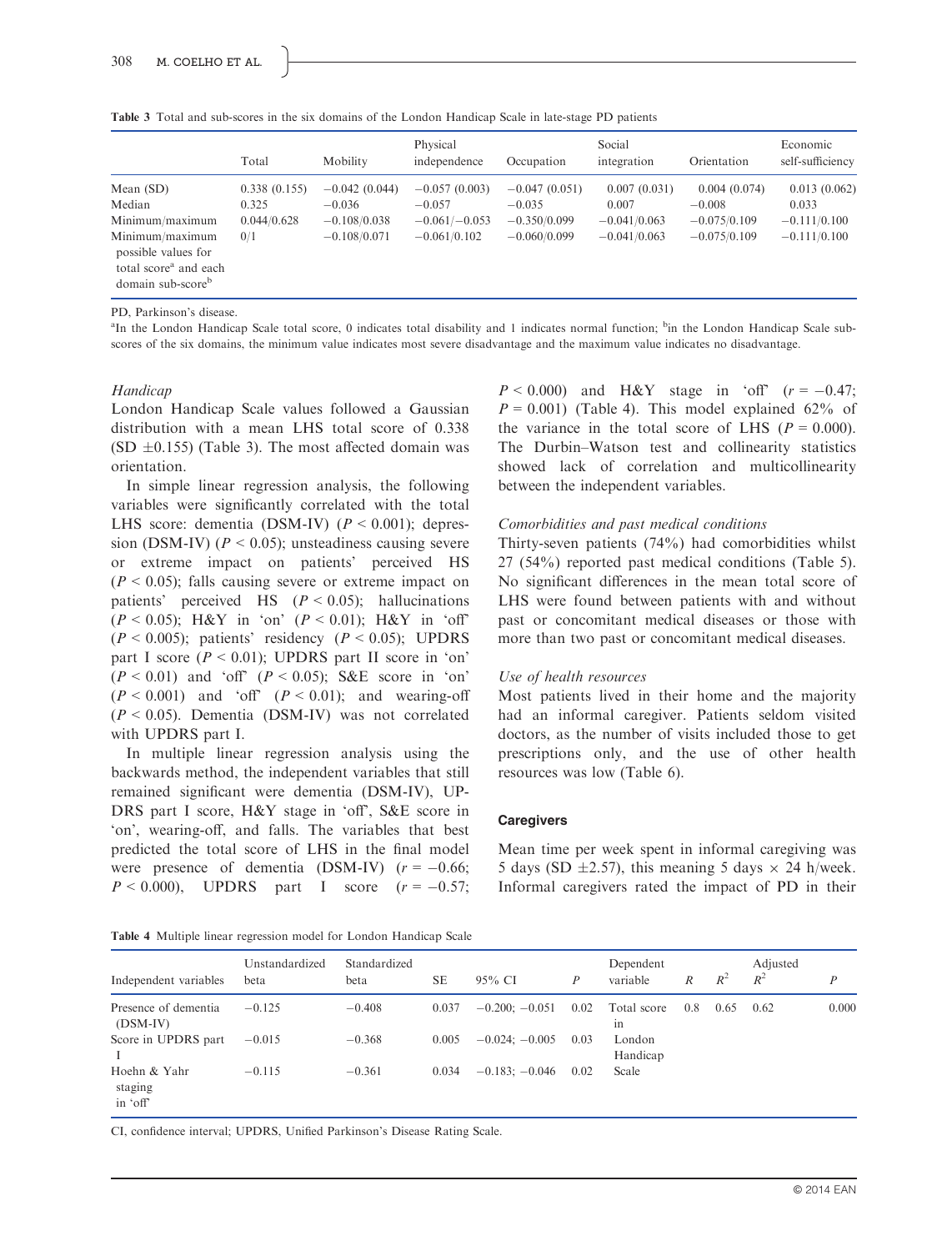Table 5 Comorbidities and past medical conditions in late-stage PD patients

|                                                                             | PD patients<br>$(n = 50)$ |
|-----------------------------------------------------------------------------|---------------------------|
| Comorbidities, $n \binom{0}{0}$                                             | 37 (74)                   |
| Patients with $\geq 2$ comorbidities, <i>n</i> (%)                          | 26 (52)                   |
| Musculoskeletal diseases, $n$ (%)                                           | 20(40)                    |
| Cardiovascular disease, $n$ (%)                                             | 14(28)                    |
| Benign prostate hypertrophy, $n$ (%)                                        | 8 (16)                    |
| Eye cataract, $n$ (%)                                                       | 7(14)                     |
| Weight loss, $n$ (%)                                                        | 7(14)                     |
| Skin infection or ulceration, $n$ (%)                                       | 5(10)                     |
| Gastrostomy, $n$ (%)                                                        | 5(10)                     |
| Non-skin cancer, $n$ (%)                                                    | 3(6)                      |
| Skin neoplasm, $n$ (%)                                                      | 3(6)                      |
| Miscellaneous, $n$ (%)                                                      | 7 (14)                    |
| Past diseases, $n$ (%)                                                      | 27(54)                    |
| Patients with $\geq 2$ past diseases, <i>n</i> (%)                          | 10(20)                    |
| Bone fractures in the previous 5 years, $n$ (%)                             | 10(20)                    |
| Pneumonia in the previous 5 years, $n$ (%)                                  | 10(20)                    |
| Lower urinary tract infection in the<br>previous year, $n$ (%)              | 10(20)                    |
| Kidney or bladder disease (urinary<br>infection apart), $n$ (%)             | 3(6)                      |
| Stroke (ischaemic or haemorrhagic), $n$ (%)                                 | 2(4)                      |
| Skin neoplasm, $n$ (%)                                                      | 1(2)                      |
| Pulmonary embolism, $n$ (%)                                                 | 1(2)                      |
| Lung disease (pneumonia and embolism<br>apart), $n\left(\frac{0}{0}\right)$ | 1(2)                      |
| Miscellaneous, $n$ (%)                                                      | 6 (12)                    |
|                                                                             |                           |

PD, Parkinson's disease.

Table 6 Use of health resources in late-stage PD patients

|                                                                                                               | PD patients<br>$(n = 50)$ |
|---------------------------------------------------------------------------------------------------------------|---------------------------|
| Patients living in their home, $n$ (%)                                                                        | 35(70)                    |
| Patients living in their relatives' home, $n$ (%)                                                             | 7(14)                     |
| Patients living in a nursing home, $n$ (%)                                                                    | 8 (16)                    |
| Patients with an informal caregiver, $n$ (%)                                                                  | 45 (90)                   |
| Patients with a paid caregiver, $n \binom{0}{0}$                                                              | 19(38)                    |
| Patients with both informal and paid caregiver, $n$ (%)                                                       | 14(28)                    |
| Patients visited at State-owned hospitals, $n$ (%)                                                            | 43 (86)                   |
| Patients visited at private clinics, $n$ (%)                                                                  | 3(6)                      |
| Patients visited at State-owned hospitals and private<br>clinics                                              | 4(8)                      |
| Visits to family physician in the preceding 6 months<br>(includes visits to get prescription only), mean (SD) | 2.2(3.0)                  |
| Visits to neurologist in the preceding 6 months<br>(includes visits to get prescription only), mean (SD)      | 1.7(1.0)                  |
| Hospital admissions in the preceding 12 months,<br>mean $(SD)$                                                | 0.78(1.0)                 |
| Patients using a physiotherapist, $n$ (%)                                                                     | 10(20)                    |
| Patients using a speech therapist, $n$ (%)                                                                    | 3(6)                      |
| Patients using a homecare nurse, $n$ (%)                                                                      | 3(6)                      |

PD, Parkinson's disease.

life as high (mean score 3.5; SD  $\pm 0.8$ ), which was significantly correlated with the LHS total score  $(r = -0.5; P < 0.01)$ . The domains of LHS that

#### **Discussion**

Handicap was assessed in a cohort of LS-PD patients and it was found that the LHS was useful and easy to apply in these patients. This cohort of LS-PD patients was highly handicapped. Handicap was strongly associated with the presence of dementia (DSM-IV), the severity of mental problems and the severity of parkinsonism in 'off'. These independent variables explained more than half of the variance in the LHS total score. Furthermore, the patients were highly dependent on caregivers who spent much time in care, which resulted in a high burden for caregivers. Overall, health resources were used infrequently.

#### Handicap

Data about the health burden of PD obtained from the patients' perspective are essential to understand the impact of disease on patients, to complement the data obtained through observer-based instruments and also to assess the effectiveness of therapeutic interventions. The most commonly used subjective outcome measures in PD research have been the perceived HS, generic QoL scales and health-related QoL [22]. The concept of handicap was explored for several reasons [7,11]: handicap is the central aim of rehabilitation [10], which is crucial in progressive and chronic diseases such as PD; although intimately related to the concept of (health-related) QoL, its definition is more objective although keeping the subjective perspective and social interaction context that (healthrelated) QoL does; it is a focused and concrete concept, easily understandable to patients and caregivers; it is a relevant outcome despite being mostly limited to the context of health experience. In addition, there is good transcultural agreement on the construct of handicap [23] and the objectivity of the concept allows caregivers to fill in the questionnaires in those cases where patients are incapable of doing so. In our study, LHS was easily completed by patients and caregivers. The scores had a normal distribution and no obvious ceiling or floor effects. Dementia (DSM-IV), the severity of mental problems assessed by UPDRS part I [24,25] and the severity of parkinsonism in 'off' according to the H&Y explained a major percentage of the variance in the total LHS score. The H&Y staging is deeply anchored on postural instability, but it also reflects the severity of bilateral parkinsonism [26]. Indeed, others have also found that postural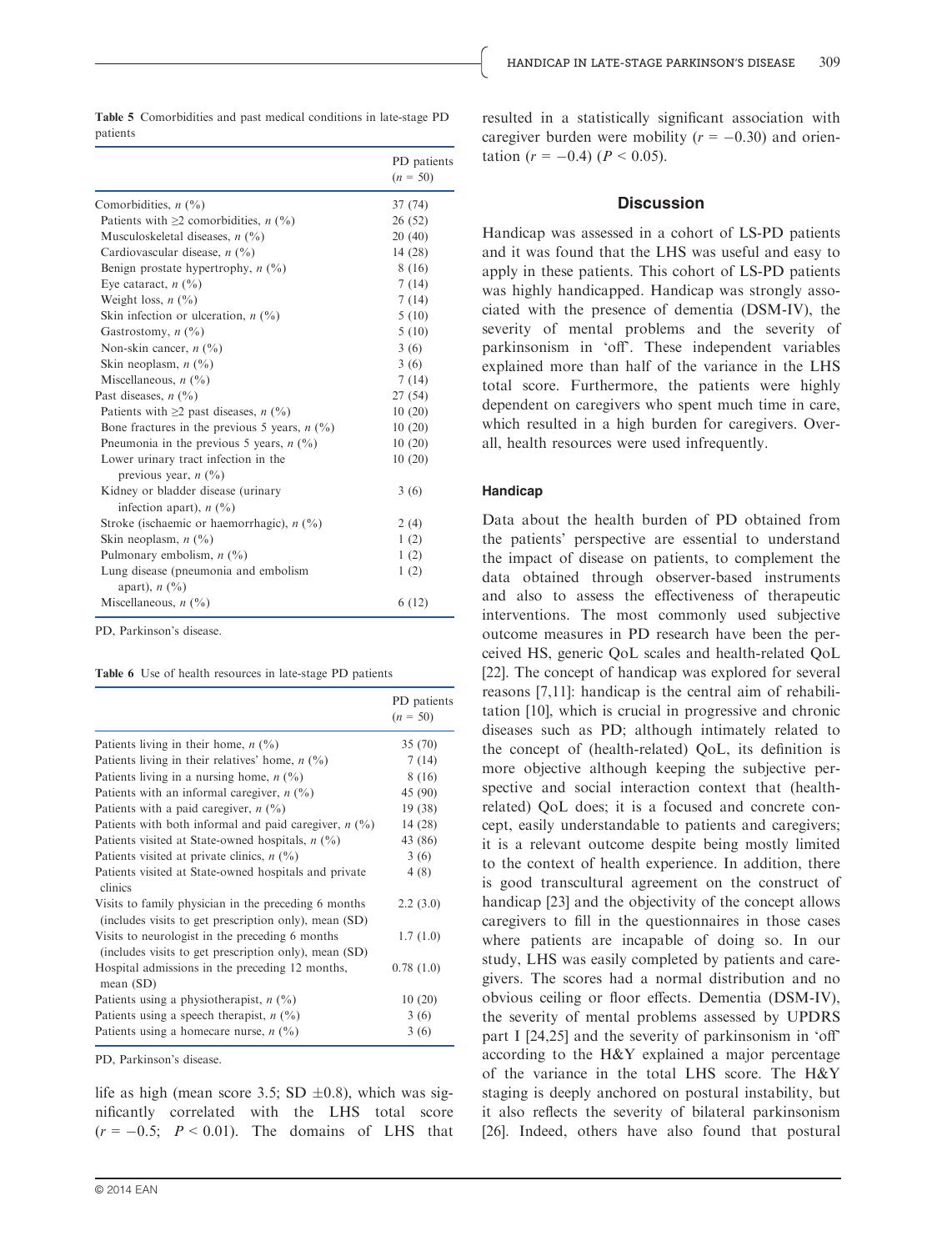instability is amongst the most disabling problems in advanced PD [1,2,27–29]. Severe disability was previously reported in these same patients using observerbased outcome measures [3] and perceived HS was also assessed. Results showed that falls and dysautonomia were the symptoms most contributing to poor perceived HS, closely followed by bradykinesia, freezing, bulbar symptoms, dementia (DSM-IV), apathy, anxiety and depression (DSM-IV) [3]. Interestingly, the symptoms most associated with handicap did not fully overlap those most impacting on HS, suggesting that handicap and HS are different constructs for patients' perception of health states. During the revision process that led to the new WHO International Classification of Functioning, Disability and Health (ICF) [30], the term handicap was replaced with participation restriction, in order to move the emphasis from consequence of disease to functioning, health and limitation of functioning. Nevertheless, the major concept that one's environment influences the functioning of an individual was still embodied in the ICF. In fact, qualitative studies showed a strong transcultural agreement on six domains of participation, and these corresponded to the handicap dimensions [31]; additionally a study by Perenboom and Chorus [32] found that two handicap scales from a pool of 11 existing generic instruments were the ones closest to measuring solely participation. Indeed, one of those two scales was the LHS.

# Comorbidities and past medical conditions

Parkinson's disease is associated with significant comorbidity [33]. However, this excess comorbidity is largely confined to conditions associated with PD such as urinary complaints or to complications of PD such as bone fractures [33]. Similarly, the most frequent medical conditions of our patients were related to or complications of PD. In contrast to other studies [33,34], stroke, cardiovascular disorders or diabetes were either low or absent, suggesting that our population may have a long survival due to the lack of potentially fatal medical conditions. 22% of our cohort reported pneumonia in the previous 5 years, a finding in accordance with data showing pneumonia as a major cause of death in PD [2,33,34]. The finding that neither past nor concomitant diseases were associated with a higher handicap strengthens the finding of the impact of PD symptoms on the level of handicap.

## Use of health resources

A higher percentage of institutionalized patients was expected in the light of the high UPDRS score, frequent falls, dementia and hallucinations in the cohort, all strong independent predictors of institutionalization [35]. Importantly, low income, the lack of availability of long-stay facilities within the health system and a family-centred organization of Latin societies may combine to explain our findings. Keeping patients at home was accomplished at the expenses of a heavy burden of disease on caregivers and the need for a paid caregiver in many instances.

Our patients consulted doctors fewer times than those in a Dutch study, where PD patients with  $\geq$ 8 years of disease duration made 1.9 visits to a neurologist and 1.1 to the family physician [36]. Admissions to hospital were few in our sample, taking into account the number of comorbidities and the frequency of psychosis and dementia. Many of these acute medical events might be managed in emergency rooms which could explain the low rate of admissions. A minority made use of other healthcare resources such as speech therapist or homecare nurse, whereas 20% used a physiotherapist which is a low figure in view of the degree of motor involvement [36].

# **Caregivers**

The amount of time spent in caregiving was very high in LS-PD. Accordingly, caregivers' burden and mental health status in PD has been found to correlate significantly with weekly hours of caregiving [37–39]. Two Spanish studies found that caring for patients with disease duration of 7.6–10 years was permanent in 86%–96.5% of the cases [37,39]. Caregiver time is thus a hidden cost in LS-PD, and in other cultures it would mean paid caregiver time. Caring for LS-PD patients had a strong impact on the life of caregivers and this was correlated with the LHS total score, in line with others reporting an increase in caregivers' burden with disease severity [37–40].

## **Shortcomings**

Our low recruitment rate perhaps indicates that there were few LS-PD cases available at the study centres, suggesting that patients withdraw from specialized medical care once they reach later stages of disease. Thus, our results may not be representative for the entire population of LS-PD. Whilst the concept of handicap was addressed, QoL which could have been of interest in order to compare these outcomes of HS was not measured. More information regarding caregivers could have been gathered but our aim was to obtain general data concerning caregivers' burden.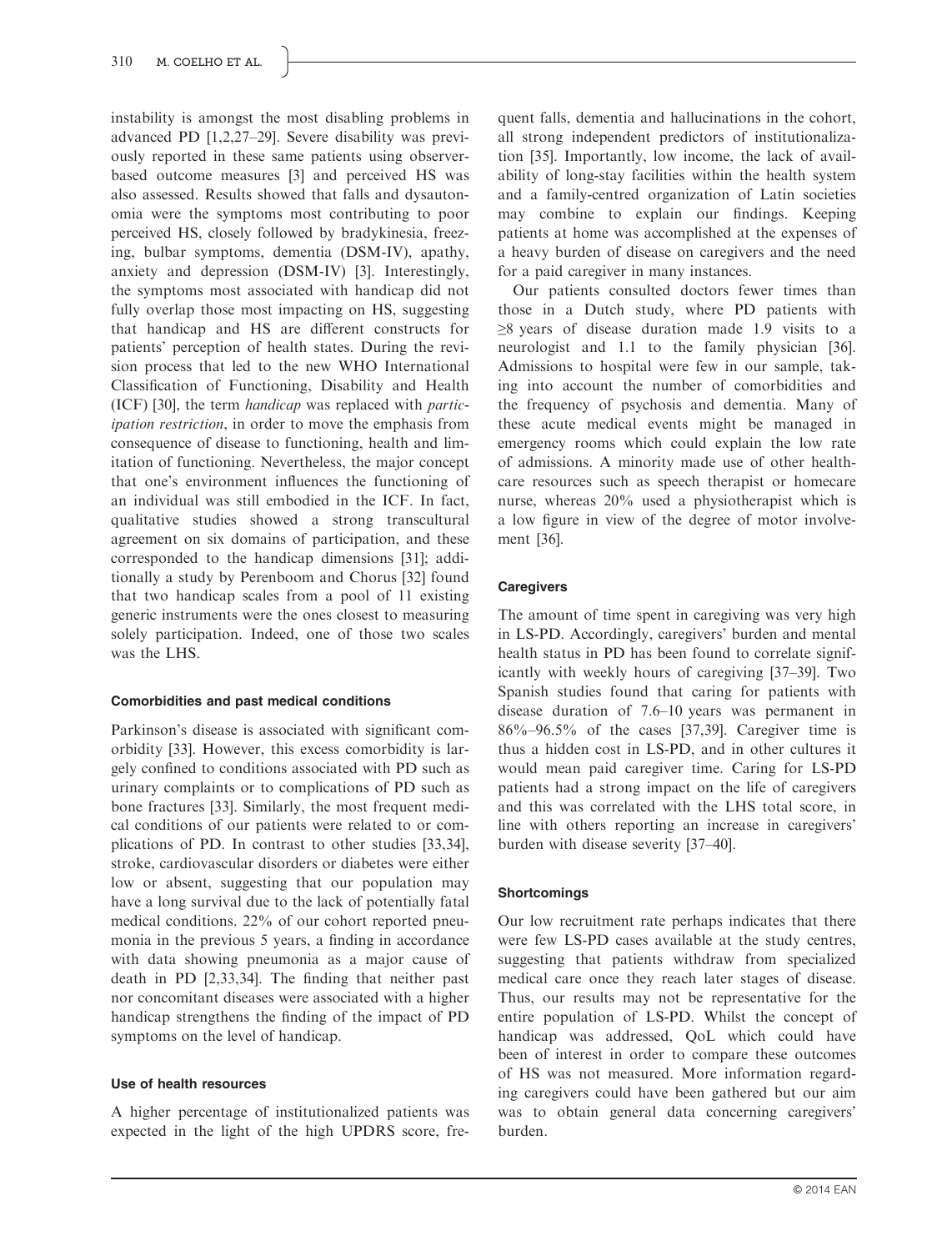### **Conclusions**

Handicap is an important patient-centred outcome measure which is valuable to use in LS-PD since it provides an overall measure of patients' HS and gives insight into several domains of disadvantage. The LHS proved to be easily completed and might in the future be explored in earlier stages of disease. Our results show that LS-PD is associated with high handicap and caregivers' burden, and support the notion that cognitive and behavioural symptoms, with a special emphasis on dementia, and severity of parkinsonism, in particular falls and unsteadiness, should be the focus of management in later stages of PD.

# Acknowledgement

None.

#### Disclosure of conflicts of interest

The authors declare no financial or other conflicts of interest.

#### **References**

- 1. Martin WE, Loewenson RB, Resch JA, Baker AB. Parkinson's disease. Clinical analysis of 100 patients. Neurology 1973; 23: 783–790.
- 2. Hely MA, Reid WG, Adena MA, Halliday GM, Morris JG. The Sydney multicenter study of Parkinson's disease: the inevitability of dementia at 20 years. Mov Disord 2008; 23: 837–844.
- 3. Coelho M, Marti MJ, Tolosa E, et al. Late-stage Parkinson's disease: the Barcelona and Lisbon cohort. J Neurol 2010; 257: 1524–1532.
- 4. Clarke CE. Mortality from Parkinson's disease in England and Wales  $1921-89$ . *J Neurol Neurosurg Psychiatry* 1993; 56: 690–693.
- 5. Marras C, Rochon P, Lang AE. Predicting motor decline and disability in Parkinson disease: a systematic review. Arch Neurol 2002; 59: 1724–1728.
- 6. Schrag A, Dodel R, Spottke A, Bornschein B, Siebert U, Quinn NP. Rate of clinical progression in Parkinson's disease. A prospective study. Mov Disord 2007; 22: 938–945.
- 7. Harwood RH, Jitapunkul S, Dickinson E, Ebrahim S. Measuring handicap: motives, methods, and a model. Qual Health Care 1994; 3: 53–57.
- 8. Harwood RH, Carr AJ, Thompson PW, Ebrahim S. Handicap in inflammatory arthritis. Br J Rheumatol 1996; 35: 891–897.
- 9. World Health Organization. International Classification of Impairments, Disabilities and Handicaps. Geneva: WHO, 1980.
- 10. Ebrahim S. Measurement of impairment, disability and handicap. In: Hopkins A, Costain D, eds. Measuring the Outcomes of Medical Care. London: Royal College of Physicians of London, 1990: 27–41.
- 11. Harwood RH, Gompertz P, Ebrahim S. Handicap one year after a stroke: validity of a new scale. J Neurol Neurosurg Psychiatry 1994; 57: 825–829.
- 12. Harwood RH, Rogers A, Dickinson E, Ebrahim S. Measuring handicap: the London Handicap Scale, a new outcome measure for chronic disease. Qual Health Care 1994; 3: 11–16.
- 13. Kutlay S, Kucukdeveci AA, Yanik B, Elhan A, Oztuna D, Tennant A. The interval scaling properties of the London Handicap Scale: an example from the adaptation of the scale for use in Turkey. Clin Rehabil 2011; 25: 248–255.
- 14. Harwood RH, Gompertz P, Pound P, Ebrahim S. Determinants of handicap 1 and 3 years after a stroke. Disabil Rehabil 1997; 19: 205–211.
- 15. Hughes AJ, Daniel SE, Kilford L, Lees AJ. Accuracy of clinical diagnosis of idiopathic Parkinson's disease: a clinico-pathological study of 100 cases. J Neurol Neurosurg Psychiatry 1992; 55: 181–184.
- 16. Hoehn MM, Yahr MD. Parkinsonism: onset, progression and mortality. Neurology 1967; 17: 427-442.
- 17. Fahn S. Unified Parkinson's Disease Rating Scale. Florham Park, NJ: MacMillan Healthcare Information, 1987: 153–163.
- 18. Witjas T, Kaphan E, Azulay JP, et al. Nonmotor fluctuations in Parkinson's disease: frequent and disabling. Neurology 2002; 59: 408–413.
- 19. American Psychiatric Association. Diagnostic and Statistical Manual of Mental Disorders DSM-IV, 4th edn. Washington DC: American Psychiatric Association, 1994.
- 20. Folstein MF, Folstein SE, McHugh PR. 'Mini-mental state'. A practical method for grading the cognitive state of patients for the clinician. J Psychiatr Res 1975; 12: 189–198.
- 21. Beck AT, Ward CH, Mendelson M, Mock J, Erbaugh J. An inventory for measuring depression. Arch Gen Psychiatry 1961; 4: 561-571.
- 22. Den Oudsten BL, Van Heck GL, De Vries J. Quality of life and related concepts in Parkinson's disease: a systematic review. Mov Disord 2007; 22: 1528–1537.
- 23. Lo RS, Kwok TC, Cheng JO, et al. Cross-cultural validation of the London Handicap Scale and comparison of handicap perception between Chinese and UK populations. Age Ageing 2007; 36: 544–548.
- 24. Fenelon G, Mahieux F, Huon R, Ziegler M. Hallucinations in Parkinson's disease: prevalence, phenomenology and risk factors. Brain 2000; 123: 733–745.
- 25. Giladi N, Treves TA, Paleacu D, et al. Risk factors for dementia, depression and psychosis in long-standing Parkinson's disease. J Neural Transm 2000; 107: 59-71.
- 26. Goetz CG, Poewe W, Rascol O, et al. Movement Disorder Society Task Force report on the Hoehn and Yahr staging scale: status and recommendations. Mov Disord 2004; 19: 1020–1028.
- 27. Hely MA, Morris JG, Reid WG, Trafficante R. Sydney Multicenter Study of Parkinson's disease: non-L-doparesponsive problems dominate at 15 years. Mov Disord 2005; 20: 190–199.
- 28. Kempster PA, Williams DR, Selikhova M, Holton J, Revesz T, Lees AJ. Patterns of levodopa response in Parkinson's disease: a clinico-pathological study. Brain 2007; 130: 2123–2128.
- 29. van Rooden SM, Visser M, Verbaan D, Marinus J, van Hilten JJ. Patterns of motor and non-motor features in